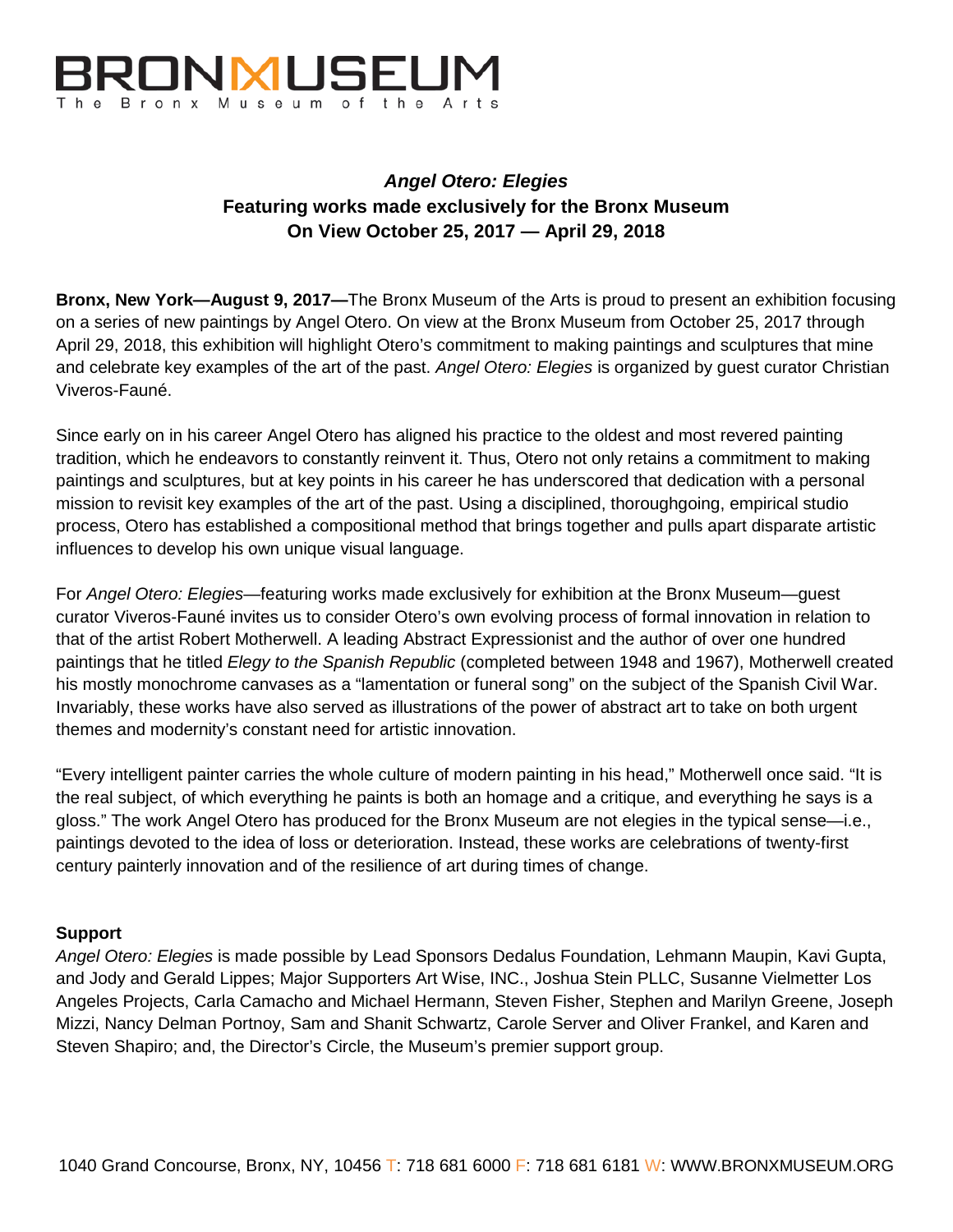# BRONMUSEUM The Bronx Museum of the Arts

#### **About Angel Otero**

Angel Otero (b. 1981, Santurce, Puerto Rico) received his MFA from the School of the Art Institute of Chicago in 2009. Solo exhibitions of his work include *Angel Otero: Everything and Nothing*, Contemporary Arts Museum Houston (2016); *Angel Otero: Painting From the Bottom Up*, Centro Atlántico de Arte Moderno, Gran Canaria,

Spain (2015); *Material Discovery*, SCAD Museum of Art, Savannah, GA and Hong Kong (2013); and *Angel Otero*, Contemporary Art Museum, Raleigh, NC 2012); Select group exhibitions and biennials featuring his work have included *Surface Area*, Studio Museum in Harlem, New York, NY (2016); *Nexo/Nexus: Latin American Connections in the Midwest*, DePaul Art Museum, Chicago, IL (2016); *6th Prague Biennale*, Prague, Czech Republic (2013); *The [S] Files*; El Museo's *6th Biennial,* El Museo del Barrio, New York, NY (2011); and *Queens International 2012: Three Points Make a Triangle*, Queens Museum, New York (2012), among others. Otero is the recipient of the Leonore Annenberg Fellowship in the Visual Arts. His work can be found in collections at the Istanbul Modern Art Museum, DePaul University Museum, Chicago, IL; Nerman Museum of Contemporary Art, Overland Park, KS; and the North Carolina Museum of Art, Raleigh, NC. The artist lives and works in Brooklyn, New York.

#### **About the Guest Curator**

Christian Viveros-Fauné is a New York-based art critic and curator. He was awarded a 2010 Creative Capital/Andy Warhol Foundation Arts Writers Grant and named inaugural critic-in-residence at the Bronx Museum of the Arts for 2010/2011. He has taught at various universities round the world, among them Pratt Institute, the Gerrit Rietveld Academie, and Yale University, and has curated hundreds of gallery and museum exhibitions around the world. These include shows at, among other venues, the Museo de Bellas Artes, Santiago; the Museo de Arte Contemporaneo, Santiago, Chile; the Museo de Arte Contemporaneo de Monterrey, Mexico; the Museo de Arte Moderno, Mexico City; the Museo Amparo, Puebla, Mexico; the Centro Atlantico de Arte Contemporaneo, Spain; The Royal Hibernian Society, Dublin, Ireland; and the National Gallery of Art, Dublin, Ireland.

## **About The Bronx Museum of the Arts**

The Bronx Museum of the Arts is an internationally recognized cultural destination that presents innovative contemporary art exhibitions and education programs and is committed to promoting cross-cultural dialogues for diverse audiences. Since its founding in 1971, the Museum has played a vital role in the Bronx by helping to make art accessible to the entire community and connecting with local schools, artists, teens, and families through its robust public programming and education initiatives. In celebration of its  $40<sup>th</sup>$  anniversary, the Museum implemented a universal free admission policy, supporting its mission to make arts experiences available to all audiences. The Museum's collection comprises over 1,000 modern and contemporary works of art in all media with a focus on works by artists of African, Asian, and Latin-American ancestry, as well as artists for whom the Bronx has been critical to their development. Located on the Grand Concourse, the Museum's home is a distinctive contemporary landmark designed by the internationally recognized firm Arquitectonica.